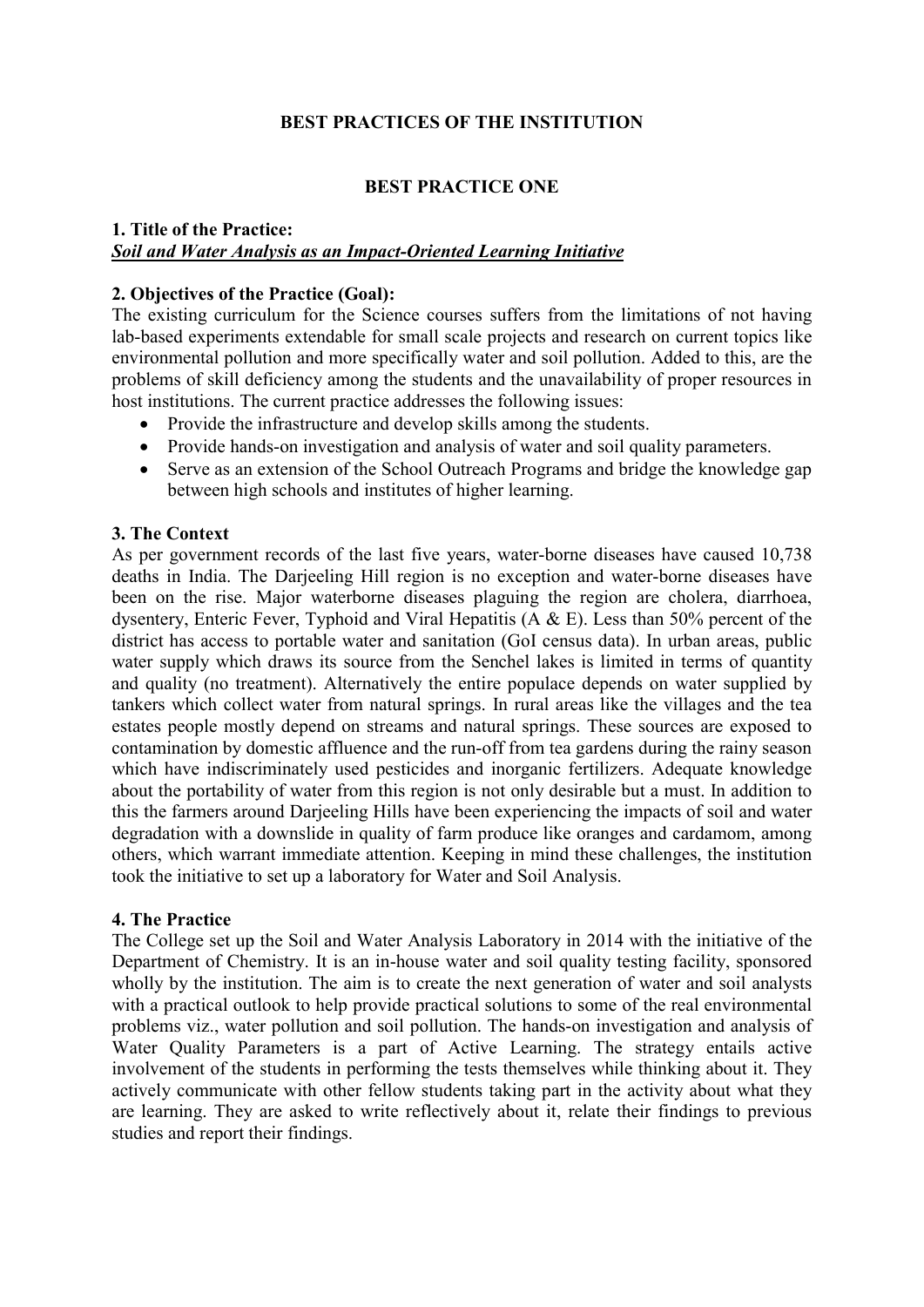The Lab has been designed to address students training as well as research activities. It is an activity based learning initiative which provides training and hands on experience through:

- a workshop session for the students on the basic concepts of water and soil pollution and waterborne diseases.
- a detailed instruction of the various water quality parameters that needs to be checked. Hand-outs of standard operating procedures are distributed to the participants.
- hands on training of the various tests are conducted and specific guidelines for the handling of instruments given

### 5. Evidence of Success

Immediately after the setting up of the lab, it was used for carrying out the physio-chemical studies of water related to various research projects, by the teachers. Their results have been well-documented and presented in a UGC sponsored National Seminar held in 2015 (B. Rai & U. Rai, Assessment of Physiochemical Characteristics of Major Sources of Drinking Water in Darjeeling) and also in the form of an edited chapter in a book published by the College: Climate Change, Impact and Adaptations, 2017 (K. Pradhan, Hydrocarbon pollution in Water: Schiff Base Metal Complex for Its Chemical Remediation). The facility has also helped students from different schools to do outstandingly well in science exhibitions and fairs. Recently in 2019, students from a school from a remote area, Rabindranath High School, Soureni Bazaar were adjudged second best in the State level science exhibition at Kolkata. The students had availed the use of the facility at St. Joseph's College for their project preparation and sample analysis. St. Robert's School and St. Michael's School in Darjeeling had been chosen to represent in the State-level competitions, in 2018 and the students along with their supervisor had been provided free access of the College resources.

# 6. Problems encountered and resources required:

Since the school outreach program had to be done over and above the regular class duties, coordinating with the school supervisor and arranging to accommodate them in the regular College timings was a big hurdle. Since the analysis requires a series of tests that need to be performed, sometimes repeatedly, it is an expensive affair as the costs of chemicals have gone up. Instrument maintenance is yet another hurdle. Abrupt power failures are a big cause of concern, rendering the investigation useless at times. Frequent power cut has damaged the UV spectrophotometer.

### The resources required are the following:

- 1.Apparatus set up for titration 2.Chemicals for various tests 3.Distilled water unit 4.pH Meter 5.Conductivity Meter 6.TDS Meter 7.BOD Incubator 8.Flame photometer
- 9.UV spectrophotometer

The Soil and Water Analysis as an Impact-Oriented Learning Initiative has been a fruitful endeavour as this is the only laboratory in Darjeeling Hills working in this direction; and is expected to contribute significantly to environmental awareness and regeneration in the region. Furthermore, the initiative is expected to contribute towards alternative livelihood planning for the farmers in the long run with the sustained awareness and planning towards soil and water testing and analysis through this initiative.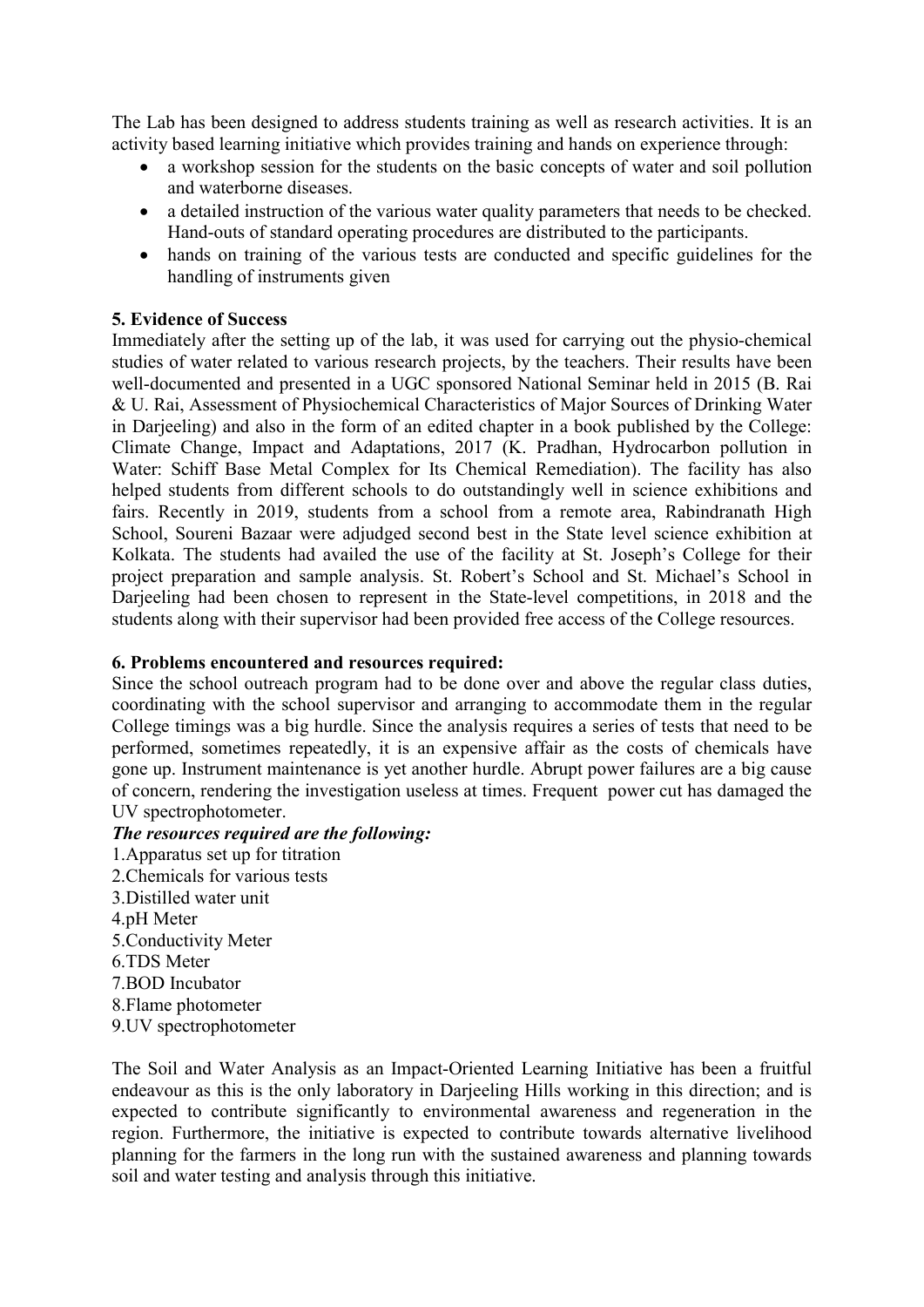# BEST PRACTICE TWO

# 1. TITLE OF THE PRACTICE Conscientization Towards Creation of Humane and Just Society

# 2. OBJECTIVES OF THE PRACTICE

St Joseph's College has always been a community College in the sense that it believes that education must serve the community and therein lays its relevance. One of the aims of the College has been to prepare men and women of competence, commitment, conscience and compassion. Within the limitations of the affiliating University fixed curriculum, the College has innovative measures to make its students and its 'education' to be responsible to the society and address its concerns. This led to the formation of Youth Against Trafficking (YAT), on 15th June,2016 with the objective to spread awareness amongst the students and the community at large about the social evils of human trafficking, instil vigilance, sensitize vis-à-vis the possible victims and try to curb its increase.

### 3. THE CONTEXT

Darjeeling has grown exponentially from a colonial hill station to a post-independence hill town. With rapid urbanization has come the ever-widening gap between the two economic extremes of the society. This urbanization as usual has been accompanied by a steady rise in crime. Crime has risen from economic marginalization and against the economically marginalized. It is perhaps pertinent to add here what the former President of the republic Dr. A.P.J. Kalam has rightly said that 'poverty is the greatest crime'. Preying upon the naiveté and economic vulnerability of the prospective victims, human traffickers have been indulging in this modern form of slavery. The victims are the young, rural and urban, inexperienced and gullible, looking for an escape from the morass of poverty as also those looking for quick money. This has led Darjeeling to become a 'source area' for human trafficking. The challenges have been the usual, primarily the acceptance of the prevalence of such a social evil in society, its growing menace, analyze the reasons for the origin and growth, and the will to curb and uproot it.

### 4. THE PRACTICE

Given its sensitive nature, its complex moral and economic strands the entire issue had to be handled accordingly. The entire exercise was to be two fold, to spread awareness and then create the will to act on it. In this mission the College and its YAT team has collaborated with Mankind In Action for Rural Growth (MARG), a renowned NGO working in the field of combating human trafficking and child sexual abuse. Thus taking a cue from the founder of MARG that 'awareness is the first step towards combating', YAT has been regularly organizing a slew of awareness programmes both within the campus as also outside in society in collaboration with various stakeholders both governmental as well as non-governmental. YAT members in the process have been organizing and participating in rallies, walkathons, marathons, public relation campaigns, performative story telling, debates, quiz programmes, graffiti painting, and special talks to highlight this menace. Every year special talks are held for the students and the general public on human trafficking and child sexual abuse in collaboration with MARG.

Realizing that the will to combat the menace very often comes from the strength of the laws of the land, YAT regularly organizes sensitization programmes on Prevention of Atrocities (POA) and Protection of Civil Rights(PCR) Acts, Trafficking of Persons (Prevention, Protection and Rehabilitation) Act and Protection of Children from Sexual Offences Act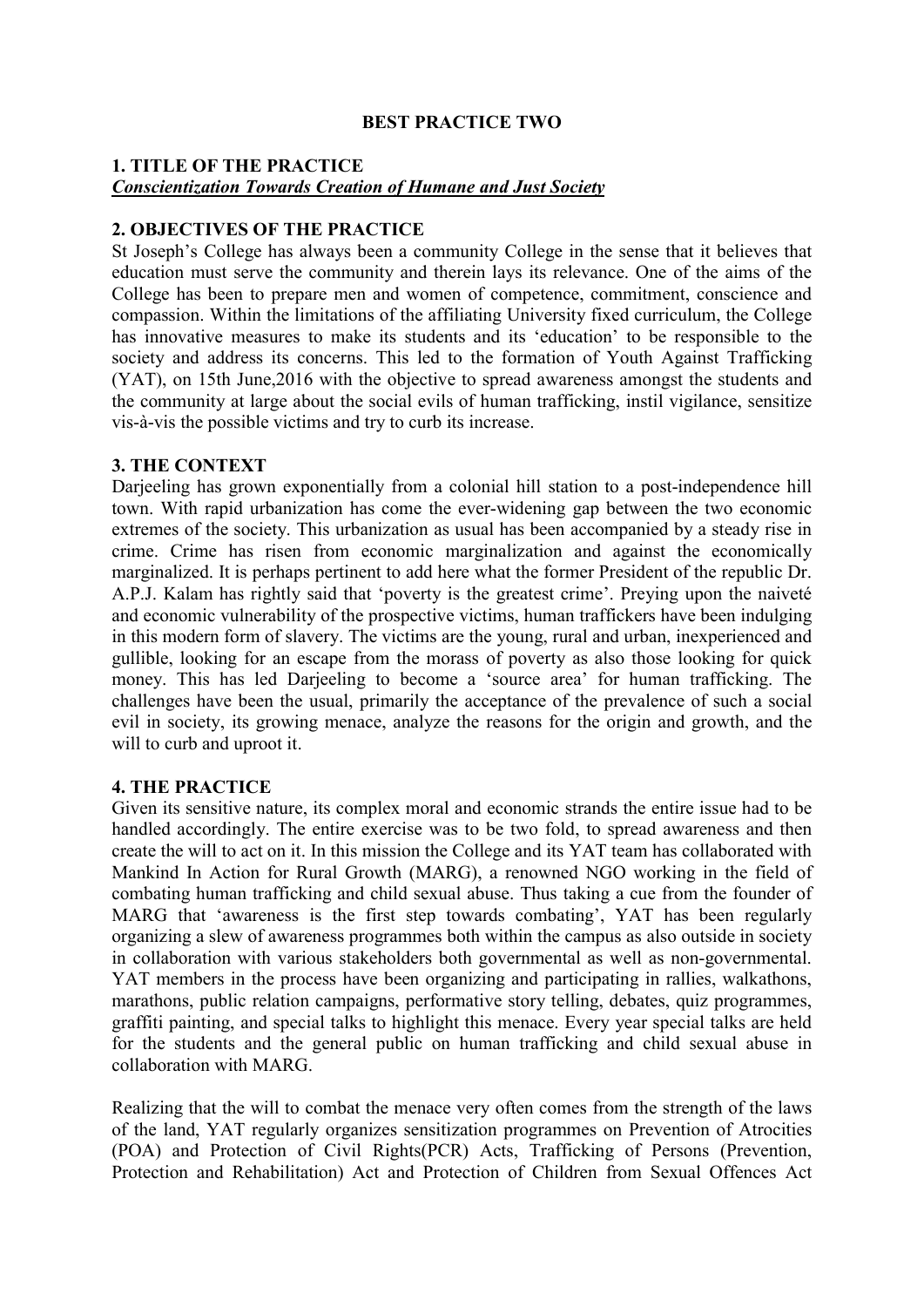among others. They also hold regularly drives to inculcate amongst students an enduring respect for fellow human beings.

The YAT members have also been fervently sensitizing stakeholders like governmental agencies about the necessary infrastructure needed for dealing with the agents and the victims of human trafficking. They have been raising awareness for the need of Anti Human Trafficking Units, the establishment of Juvenile Justice Board, Child Welfare Committees and government run 'shelter homes' in the region. The members being aware of the economic factor behind human trafficking and the power of education and literacy to combat it have regularly participated in as well as carried out surveys amongst the marginalized sections to provide student scholarships. Taking a proactive stance they have also taken the awareness drives to the school students.

All in all YAT has secured a unique place. It has exemplified the transformative role of student and youth in taking the front row in spreading awareness and creating a strong will in combating a social evil like human trafficking. It has given new meaning to 'youth with a purpose' upstaging the clichéd tag of 'rebel without a cause' by channelizing youth power to constructive and reformative purposes. They have through their actions breathed new life to the social relevance of education. By their activities they have secured their role as important stake holders in society building as also nation building, that too admirably.

### 5. EVIDENCE OF SUCCESS

The YAT programme has achieved considerable success in their bid to spread and sustain the awareness against human trafficking. Since its inception in 2016 there have been more collaborative efforts with the NGO MARG and the frequency of various awareness drives have considerably risen. Taking a cue from YAT of St Joseph's College, other colleges and schools have started to participate in such drives as also organize them. Another pointer of their effectiveness has been the fact that various governmental organizations like Darjeeling Police and the judiciary have taken notice of them, have started to organize such awareness drives themselves where YAT members feature as invitee participants. The College has also been collaborating with the Darjeeling Police and recently created twelve (12) PSA films on social issues. They were viewed by the students, public and high ranking police officers including the DG on 11th November, 2019. These short films, the police will be using in their various campaigns. The public too now admit that trafficking is present in the region, and that's its growing menace has to be combated. MARG has also reported that as of now Goa which used to be the 'destination' for humans trafficked from Darjeeling has not registered any new rescues of people from Darjeeling. It would not be pompous perhaps to add that YAT too has contributed to that success even if it be in a minor way. The results indicate not only the success of YAT but also of the fact that given the opportunity and the space, students can become effective agents of change.

# 6. PROBLEMS ENCOUNTERED AND RESOURCES REQUIRED

YAT programme encountered many problems which were natural hence expected. They were problems of identifying the menace of trafficking, accepting it and creating a general will to combat it. There were also problems of generating interest and sustaining it. The other problem was the limitation of YAT as a pressure group as ultimately the governmental organizations too would have to take up their due roles and as usual enthusiasm in these quarters is always sluggish. It has also been found that resources and infrastructure in these areas are much to be desired. What has come as sustenance here is the sheer determination